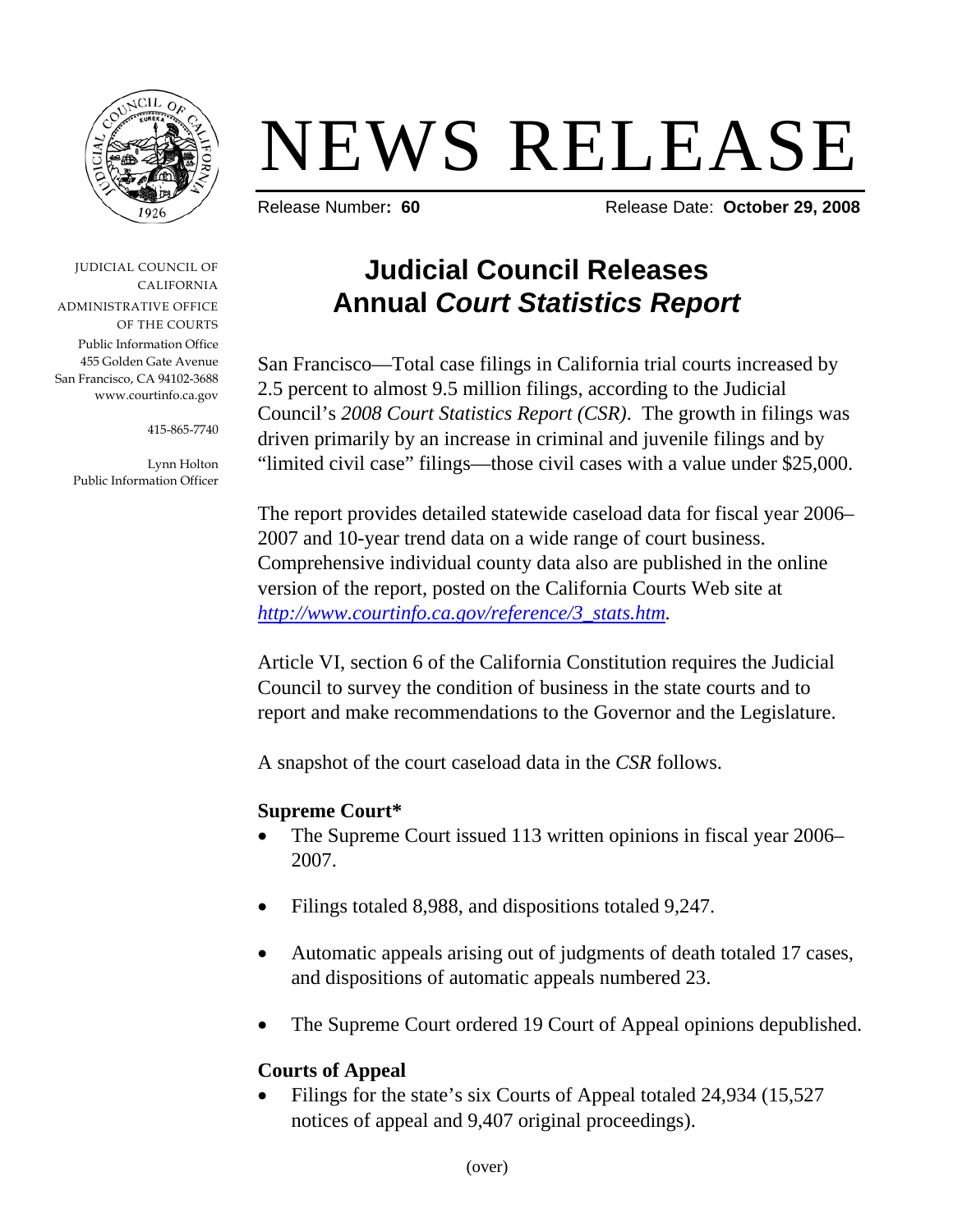- Dispositions of original proceedings by written opinion totaled 768, and original proceedings disposed without written opinion totaled 8,387.
- Dispositions of appeals by written opinion totaled 10,560, and appeals disposed without written opinion totaled 4,821.
- Statewide, 9 percent of Court of Appeal majority opinions were published.

#### **Superior Courts**

Total filings in the trial courts grew by 2.5 percent in fiscal year 2006–07. The growth in trial court filings was concentrated primarily in the area of criminal and juvenile law, although there was also growth in "limited civil case" filings—those civil cases valued under \$25,000.

The growth in filings represents the continuation of an upward trend that began in fiscal year 2001–02, and filings are now at their highest level in more than a decade and a half. Some highlights follow:

- In the last five years, since fiscal year 2001–02, total filings in the trial courts have grown by a cumulative total of 12 percent, an increase of over a million filings.
- Misdemeanor and infractions filings were both up over last year—4 and 3 percent, respectively—and have grown by 16 and 20 percent, respectively, in the last five years.
- Felony filings are up by 12 percent in the last five years.
- Juvenile delinquency filings declined slightly last year but have grown by 10 percent over the last five years.
- Juvenile dependency filings grew by 5 percent last year and are up 11 percent in the last five years.

The growth in criminal law filings more than made up for declining filings in family, juvenile, and most civil law case types, which tend to be a smaller proportion of the total filings in the trial courts. Here are more highlights:

- Filings of "unlimited civil cases"—those with a value of \$25,000 or more—declined by 2 percent last year and are down by 23 percent in the last five years.
- Family law filings—marital separation—fell by 2 percent, while family law petitions, including petitions for domestic violence restraining orders and enforcement of child support payments, grew by 2 percent last year. In the last five years, marital separation filings and family law petitions have declined by 4 and 7 percent, respectively.